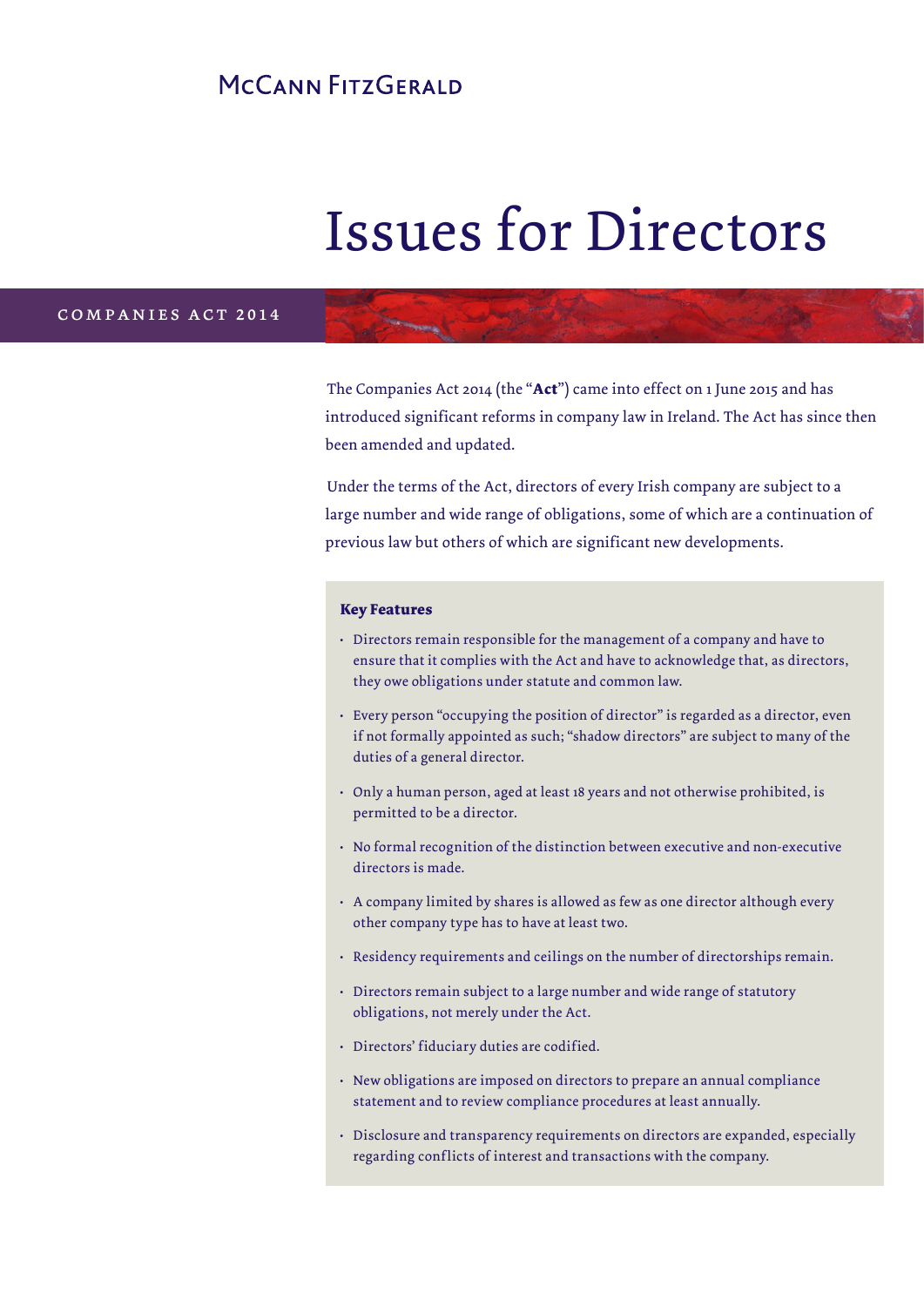*(continued)*

#### **Introduction**

Although the Act re-enacts much of the previous law concerning directors it does so with some important changes. This briefing provides an overview of the principal Actrelated matters that are likely to be relevant to a director of a company in Ireland. Other relevant McCann FitzGerald briefings include those on "Directors' Compliance Statement", the "Summary Approval Procedure", "Directors' Meetings" and "Members' Meetings".

#### **Role of the Directors**

The directors of a company, who continue to be appointed by the members, remain responsible for the management of the company's business. This must be in accordance with resolutions of the members in general meeting, the company's constitution, the Act and general law. The position of a managing director continues to be recognised, if the board chooses to appoint one.

Like previous law, the Act does not recognise formally any distinction between executive directors (*ie* those who are engaged in the management of the company, typically as employees) and non-executive directors.

#### **Appointment of a Director**

The following points regarding the qualification of a person to serve as a director, and the appointment of a person as such, are notable:

- A person is a director of a company whether appointed as such formally or if the person merely "occupies the position of director", even though not appointed formally. However, it continues to be the case that a person must consent to being appointed as a director.
- The appointment of directors continues to be the role of the members of the company. Unless they choose to vote in a single resolution, a vote on the appointment of two or more persons as directors has to be taken on a candidateby-candidate basis. Apart from a person who has been appointed as a director for life, as a matter of company law the

members are entitled to remove a person as a director at any stage (however, employment law and other implications may arise in individual cases).

- Every company has to have at least two directors although a company limited by shares is permitted to have only one. No ceiling is applied to the number of directors for any company type.
- A director has to be a human (a "natural") person, aged at least 18 years and not precluded by law from being a director: a body corporate (such as a company) is not permitted to be a director. An undischarged bankrupt is precluded from serving as a director.
- The Act continues to permit a director to appoint an alternate director to act as a "substitute" in the place of the relevant director, and to be capable of exercising the powers of that director.
- A director is permitted to also serve as the company secretary. However, if something must be done by both the company secretary and by a director, then the same person may not fulfil both roles in respect of that particular procedure.
- Every company has to have (a) a real and continuous link with economic activity in Ireland, or (b) at least one director who is resident in the European Economic Area, or (c) a bond to the value of  $\epsilon$ 25,000 that is available to the Registrar of Companies and the Revenue Commissioners to discharge any penalties for certain breaches of the Act.
- Subject to detailed rules and certain exceptions (principally relating to corporate group arrangements), a person is not be permitted to be a director of more than 25 companies that are registered in Ireland. Breach of this restriction continues to be significant: any directorship in excess of this number, if not subject to an exception, continues to be void.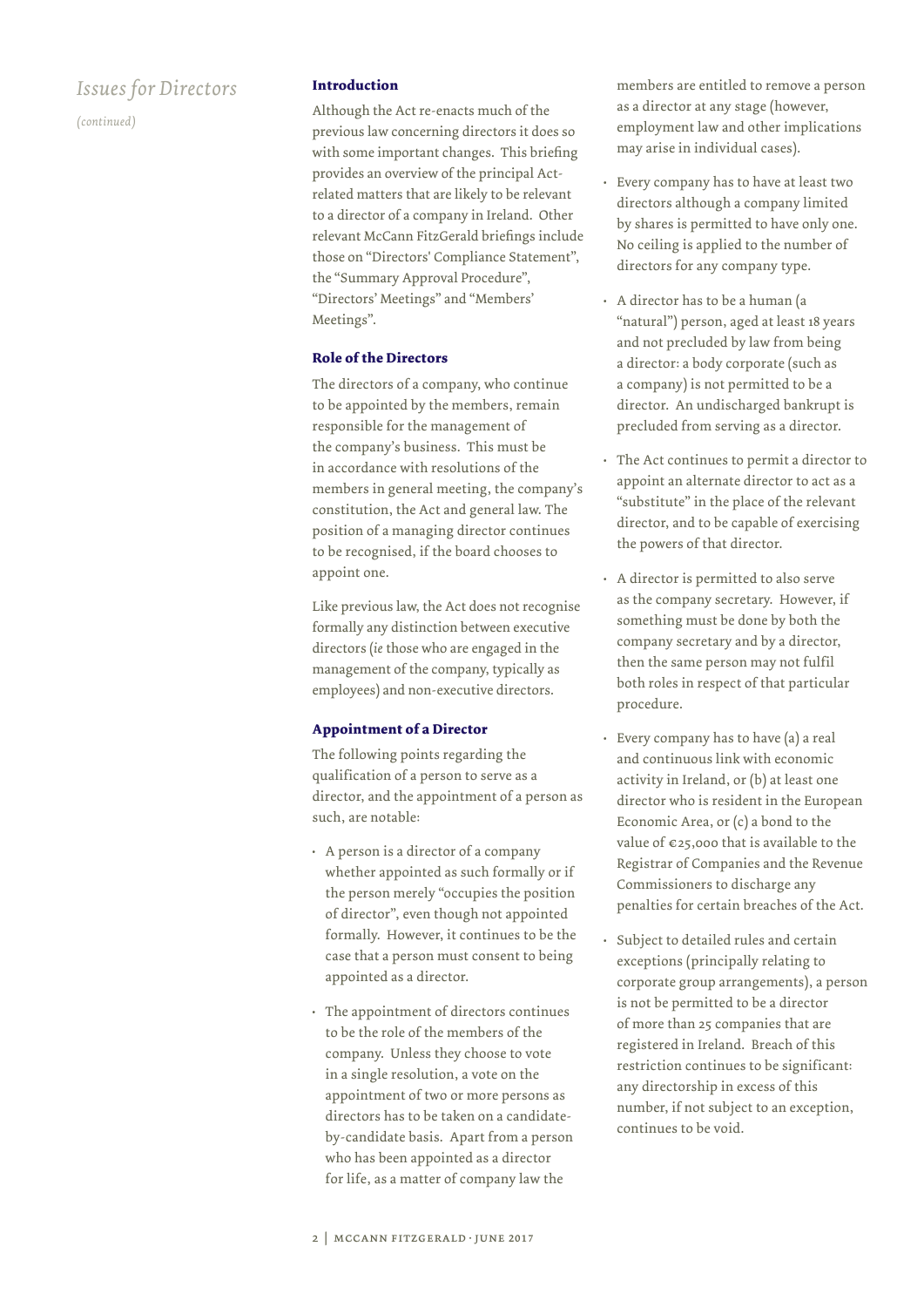*(continued)*

#### **Duties of a Director**

#### **General Duties**

A director continues to have many statutory duties and responsibilities, not merely under the Act. Legislation relating to topics such as health and safety, data protection, waste management, employment law and many others (especially if the company is operating in a regulated sector such as financial services) remain relevant and unaffected by the Act.

The Act continues to recognise that it is the duty of each director to ensure that the relevant company complies with the Act; indeed, every director is required to make a statement to this effect, and in respect of compliance with all other legal obligations, when taking office.

The key duties of a director in the Act, described below, apply to every person who is occupying the position of a director, whether or not appointed formally as such, and to "shadow directors", *ie* those who are unduly influential with a company's board (but excluding professional advisers acting as such).

Apart from general law, the Act itself also imposes a large number and wide range of obligations on a director, such as to ensure that the company keeps adequate financial records and (in duties that are enforceable by the company only) to have regard to the interests of the company's employees in general and to the interests of its members.

#### **Fiduciary Duties**

The Act, for the first time in Irish law, sets out in statute the fiduciary duties of a director of a company that is registered in Ireland. The fiduciary duties of a director are those that stem from the essence of the office: that the director is in a special relationship to the company in which trust and confidence are essential.

The statutory fiduciary duties of a director are:

• to act in good faith in what the director considers to be the interests of the company;

- to act honestly and responsibly in relation to the conduct of the affairs of the company;
- to act in accordance with the company's constitution and exercise his or her powers only for the purposes allowed by law;
- not to use the company's property, information or opportunities for his or her own benefit, or that of anyone else, unless (a) this is permitted expressly by the company's constitution or (b) the relevant use has been approved by a resolution of the company in general meeting;
- not to agree to restrict the director's power to exercise an independent judgement unless (a) this is expressly permitted by the company's constitution or (b) the case concerned falls within limited exceptions;
- to avoid any conflict between the director's duties to the company and the director's other (including personal) interests, unless the director is released from his or her duty to the company in relation to the matter concerned, whether by the company's constitution or by a resolution of the members in general meeting;
- to exercise the care, skill and diligence which would be exercised in the same circumstances by a reasonable person having both (a) the knowledge and experience that may reasonably be expected of a person in the same position as the director and (b) the knowledge and experience which the director has; and
- (as mentioned above) to have regard to the interests of the company's employees in general and its members.

The breach of any of these fiduciary duties may entail personal liability by the director to the company (including a duty to account to the company for any profit arising from a conflict of interest that has not been permitted or excused) but does not of itself affect the enforceability of any contract. As previously, the High Court is empowered to relieve a director from personal liability if he or she has acted honestly and reasonably and where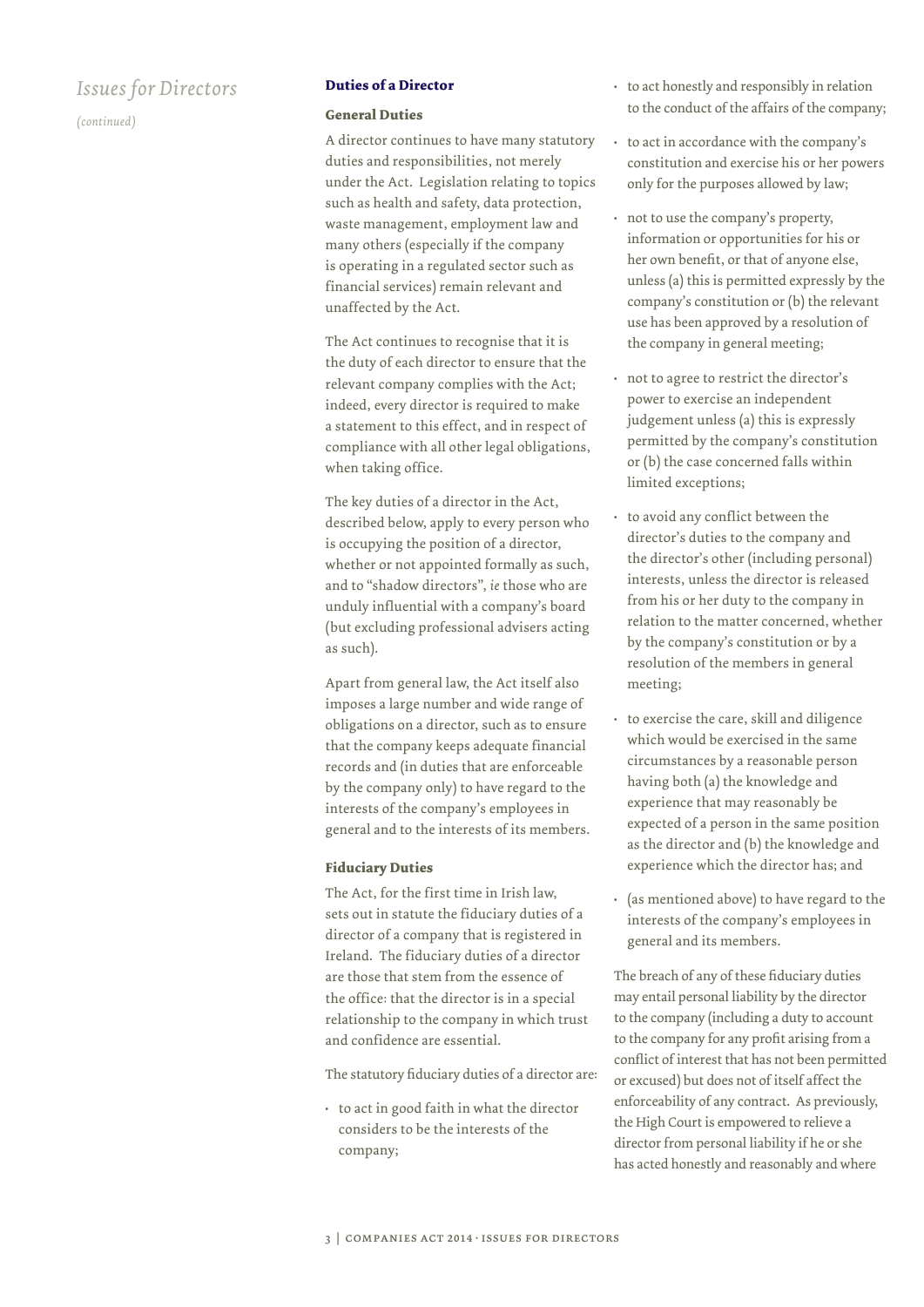*(continued)*

the court believes that, in the circumstances, the director ought fairly to be excused. The restrictions on a company indemnifying its directors or exempting its directors from liability continue, as does the entitlement of a company to pay for directors and officers insurance for its board.

The Act permits a director who has been appointed by the company's parent entity (what sometimes is described as a nominee director) to have regard to the interests of the appointing parent, so long as to do so is not inconsistent with the interests of the company on the board of which the director is serving. This effectively restates the current common law on the point.

#### **Directors' Compliance Statement**

A separate McCann FitzGerald briefing is available on the obligation that the Act introduces, requiring the directors of certain companies<sup>2</sup> (excluding unlimited companies) to prepare an annual compliance statement regarding the company's compliance with the Act and its tax obligations.

#### **Directors' Report**

Unless a company avails of the audit exemption, its directors have to state formally that as far as each director is aware:

- the director has taken all steps that the director ought to have taken, as a director, to make himself or herself aware of any relevant audit information and to establish that the auditors are aware of that information; and
- there is no relevant audit information of which the company's statutory auditors are unaware.

#### **Registers and Transparency**

A company continues to be obliged (and a director is obliged to provide the necessary information to the company to permit the company) to:

- maintain an up-to-date register (in electronic form, if the company so chooses) of its secretary and directors which has to be available for inspection by the members and others (including enforcement agencies);
- keep written copies or a note of the service contract (of at least three years unexpired duration) of every director, available for inspection by the members and others (including enforcement agencies);
- unless the company's constitution provides otherwise, pay to a director his or her properly incurred expenses in performing the role;
- subject payments to a director to the appropriate taxation;
- maintain in a book any disclosures that its directors have made of interests that any of them may have in the contracts and proposed contracts of the company, if that interest may reasonably be regarded as likely to give rise to a conflict of interest. The company in general meeting is entitled to excuse a director's failure to declare a relevant interest, without any need for an application to court;
- maintain an up-to-date register of the detailed interests of directors (and persons connected to them), whether held solely or with other persons and whether held legally or beneficially, directly or indirectly, in the shares and debentures of the company (see further below);

<sup>2</sup> *ie* every public limited company and every private company limited by shares, designated activity company and guarantee company that has a balance sheet total exceeding €12.5 million and a turnover exceeding €25 million.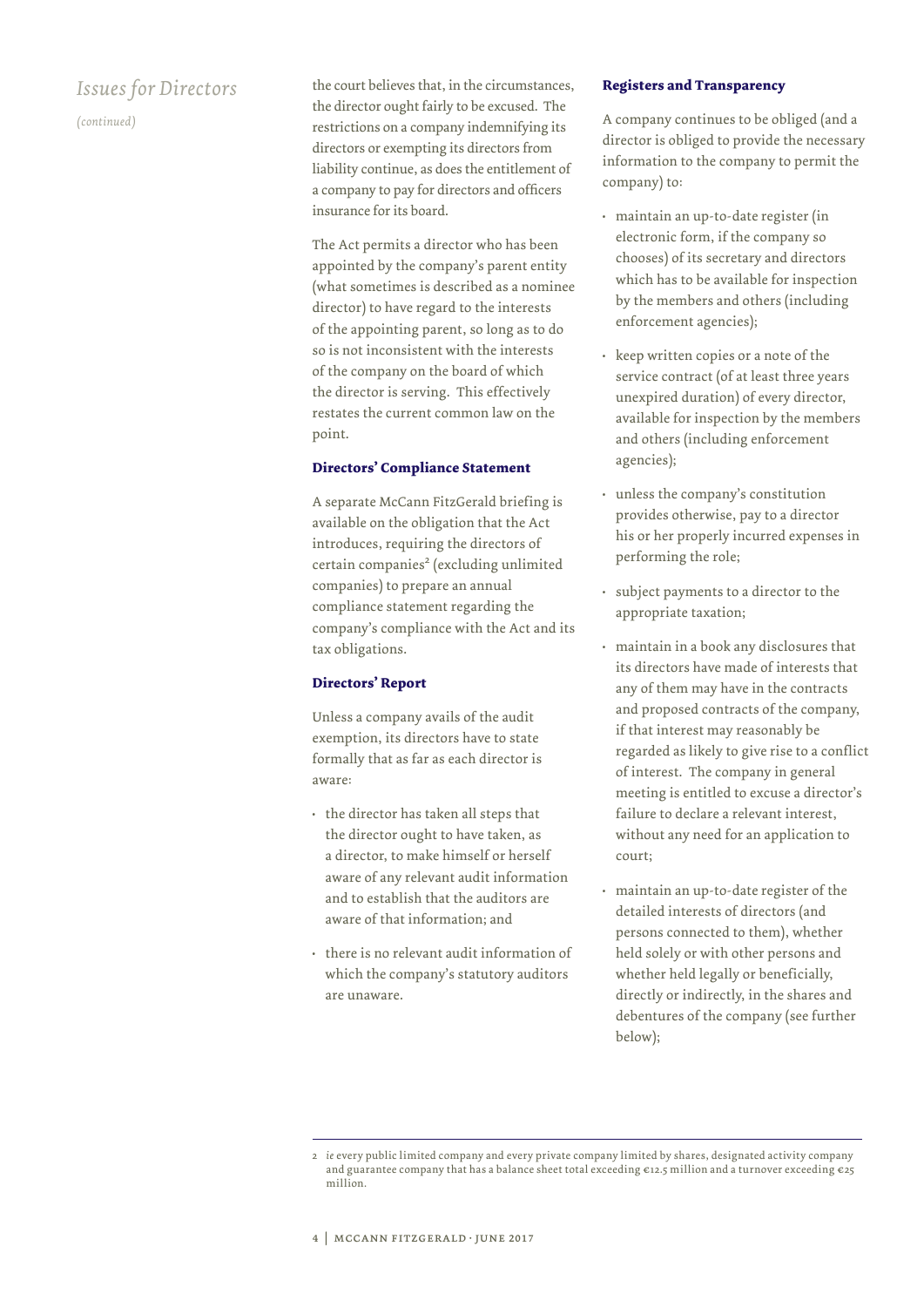*(continued)*

- disclose in the financial statements of the company additional information on (a) directors' share options and longterm incentive schemes, (b) pension arrangements, and (c) amounts paid by or receivable from a holding company; (d) disclose any consideration paid to third parties for the services of a director; and
- include prescribed information regarding the directors and the company in every "business letter" of the company.

As regards disclosure of a director's interest in the shares and debentures of the company, a director is not obliged to disclose certain interests of that director or of a connected person, including those that:

- are held through a UCITS or an authorised unit trust fund;
- are held in the capacity of an attorney or a proxy;
- in aggregate, do not represent more than one per cent (1%) in nominal value of the company's issued share capital.

The Act also expands the disclosures that must be made in respect of transactions with a director, requiring transparency in respect of the total amounts of such transactions.

#### **A Director Transacting with the Company**

Special rules continue to apply to a director<sup>3</sup> who enters into certain transactions with the company. These are additional to the director's fiduciary duties (above) but may, in limited circumstances and subject to strict controls, permit a director to engage in certain transactions that otherwise might be prohibited.

The Act restates much of the law relating to directors in these instances but also provides for some clarifications and changes:

• **Loans and "Quasi-Loans" to a Director**: Subject to limited exceptions, the Act continues the previous prohibition on a company making a loan or a quasi-loan to a director of the company or of its holding company, or to a connected person<sup>4</sup>, or enter into a credit transaction or a guarantee or enter into a guarantee to provide security in connection with loan, quasi-loan or credit transaction. The principal exceptions are (a) where the transaction is on 'arms' length terms, in the ordinary course of business, (b) where the loan, guarantee *etc*, aggregated with any other relevant loan(s) or guarantee(s) (including to a connected person), unless that other loan *etc* has been approved under the summary approval procedure, is less than 10% of the company's relevant assets, and (c) where the transaction has been approved under the summary approval procedure (see separate McCann FitzGerald briefing).

Where a company makes a loan or a quasi-loan to a director or a director of its holding company or a connected person and its terms are either not in writing, or are only partly in writing, or are in writing but are ambiguous, it is presumed (until the director proves the contrary) that the loan or quasi-loan is repayable on demand and bears interest at the appropriate rate.

Where it is claimed that a director or a connected person has made a loan or a quasi-loan to the company, and the terms are not in writing, it is presumed (until the director proves the contrary) that the loan or quasi-loan is not repayable by the company. If it is proved that a director or connected person did make a loan or quasi-loan (whether its terms are in writing, are partially in writing or are wholly verbal), then if the terms

<sup>3</sup> As mentioned above, "director" for these purposes include any person occupying the position of director, whether or not appointed to the role, and a shadow director.

<sup>4</sup> *ie* "connected" in terms of family or business relationship. For these purposes a "person" includes a body corporate such as a company.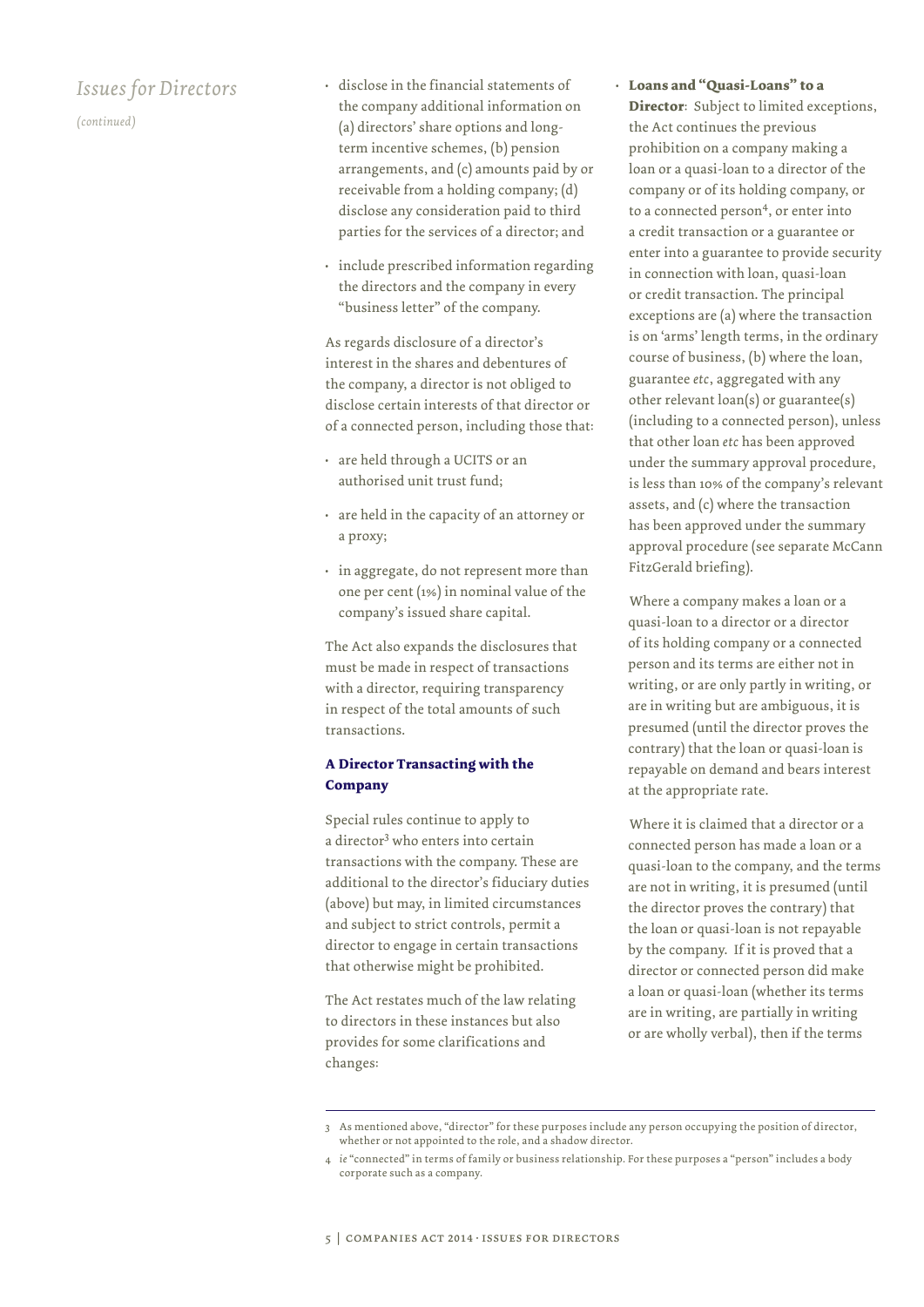*(continued)*

are ambiguous it is presumed (until the director proves the contrary) that the loan does not bear any interest, is not secured and is subordinated to the debt of every other creditor.

• **Transactions in Non-Cash Assets**:

There is little change in the position under previous company law concerning transactions in non-cash assets between a director and the company, if approved by shareholders. The Act provides that a noncash asset is of the requisite value if it is not less than  $\epsilon$ 5,000 (previously  $\epsilon$ 1,269.74) but, subject to that, exceeds  $\epsilon$ 65,000 (formerly €63,486.90) or 10% of the amount of the company's relevant assets.

An arrangement in contravention of the Act is voidable at the instance of the company unless the arrangement is affirmed by a resolution of the company in general meeting passed within a reasonable period of time after the date on which the arrangement is entered into.

#### **Board Meetings**

A separate McCann FitzGerald briefing is available on the topic of "Directors' Meetings".

#### **Audit Committees**

The directors of a "large company"<sup>5</sup> (of any type) have to either form an audit committee, with as a member at least one independent non-executive director who has competence in accounting or

auditing, or state in their annual statutory directors' report that they have not done so and why not. This is separate from the current, similar obligation in respect of companies in certain sectors (such as credit institutions) to do so in any event.

#### **Liability of a Director**

The Act makes frequent provision for the liability of a director (or other officer such as a company secretary) who is "in default". This describes "any officer who authorises or who, in breach of his or her duty as such officer, permits the default mentioned in the provision."

#### **Action Required**

A director should familiarise himself or herself with the provisions of the Act and in particular the new and varied obligations that it imposes on directors. New law (such as the summary approval procedure and the requirement that the directors of certain companies prepare an annual compliance statement) is especially relevant, but directors' duties generally, and the amendments to the previous law on a director transacting with his or her company, are also extremely important. In particular, a director should recall his or her legal obligation to ensure that the company complies with the Act (in all respects).

<sup>5</sup> The threshold criteria are that a company, or a group of companies when aggregated, in both its / their most recent financial year and the immediately preceding one, meets the following criteria: (A) its / their balance sheet total for the year exceeds  $\varepsilon$ 25 million and (B) the amount of its / their turnover for the year exceeds  $\varepsilon$ 50 million.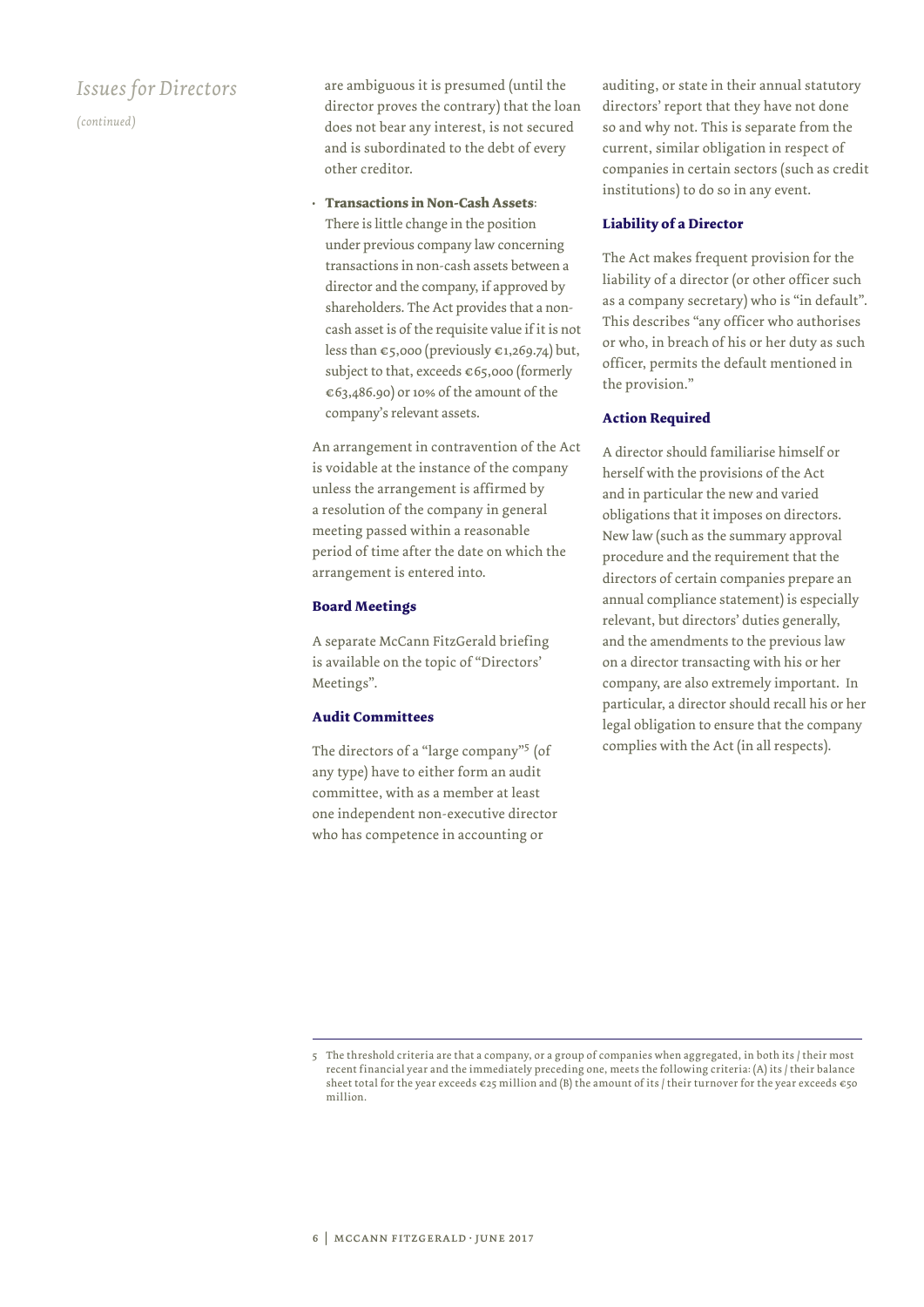*(continued)*

## *For further information please contact*



**Paul Heffernan** *Partner, Corporate*

DDI +353-1-607 1326

email paul.heffernan@ mccannfitzgerald.com



**Peter Osborne** *Consultant, Corporate*

DDI +353-1-611 9159

email peter.osborne@ mccannfitzgerald.com



**Frances Bleahene** *Senior Associate, Knowledge Team*

DDI +353-1-607 1466

email frances.bleahene@ mccannfitzgerald.com

*Alternatively, your usual contact in McCann FitzGerald will be happy to help you further.*

This document is for general guidance only and should not be regarded as a substitute for professional advice. Such advice should always be taken before acting or refraining to act on any of the matters discussed.